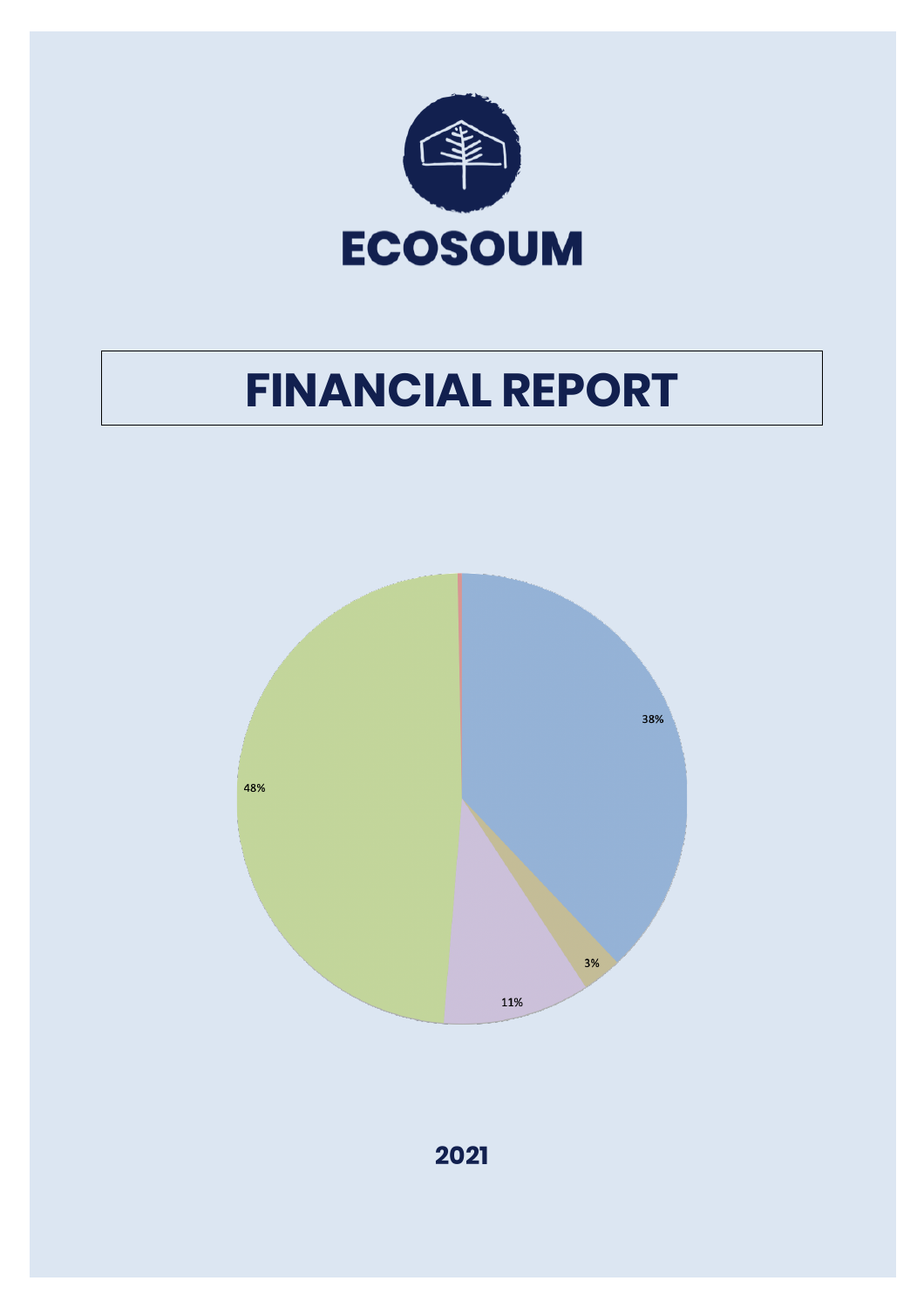### **INTRODUCTION**

This financial report summarizes all Ecosoum's resources and expenses for year 2021, between January 1st and December 31st.

#### **INCOME SOURCES**

In 2021, Ecosoum's total income was 489'596'920 MNT; or 150'645.20 €. This amount essentially comprises our newly launched Eco-construction project and as well as our Waste management project started in 2020.

Almost 100% of this income came from institutional grants, while public donation and membership fees accounted for only 300'000 MNT; or 92.30 €. Main donors in 2021 were:

- the European Union (SWITCH-Asia II programme): 315'223'220 MNT; or 96'991.76€.
- the Ministry of the Environment of Luxembourg: 148'687'500 MNT; or 45'750 €.
- the local administration of Khishig-Undur soum: 15'000'000 MNT; or 4'615.38 €.
- The Asia Foundation: 10'386'200 MNT; or 3'195.75 €.

Including remaining balance from the previous period (155'171'900 MNT; or 47'745.20 €), total budget for year 2021 was thus 644'768'820 MNT; or 198'390'40€.

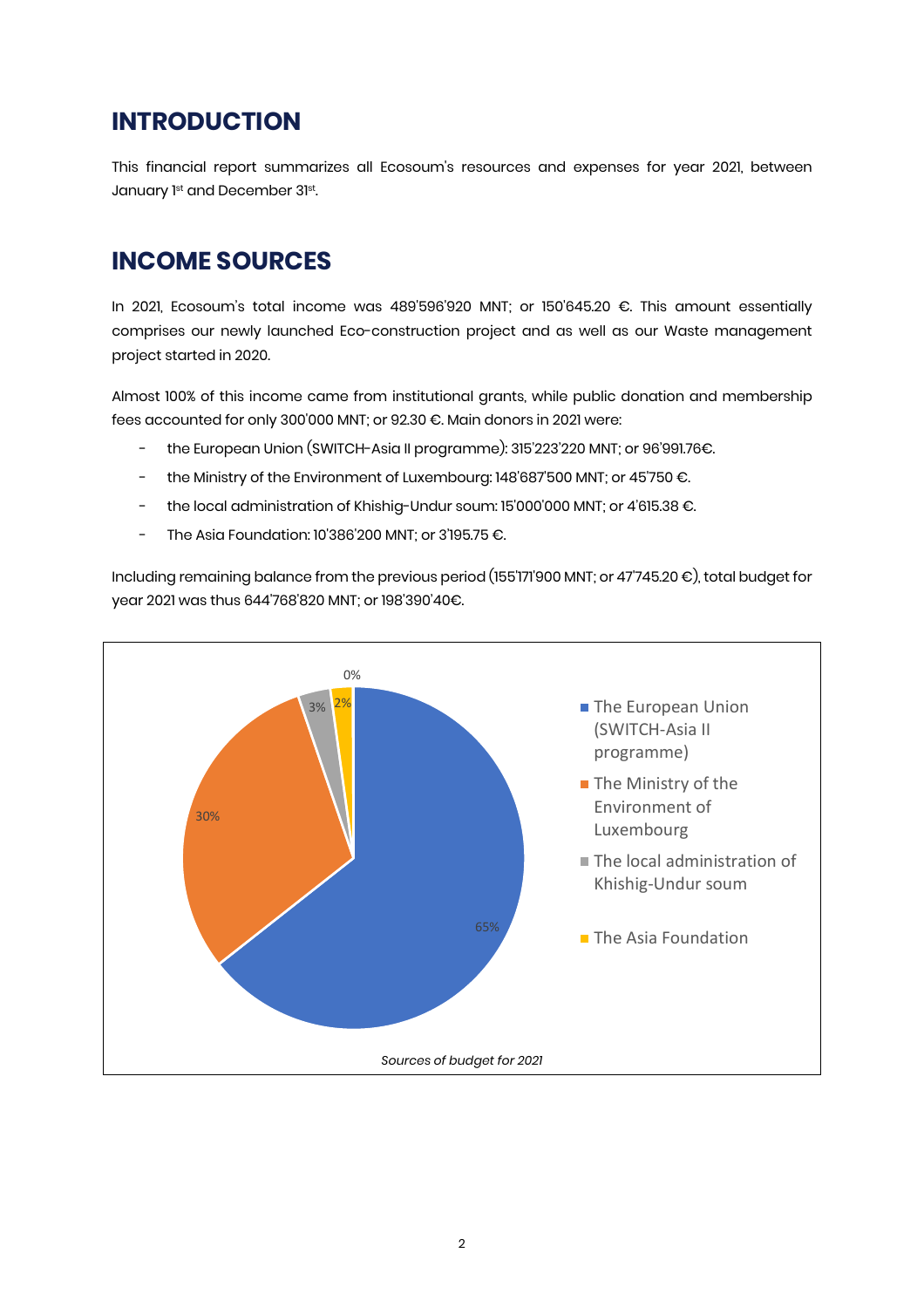# **TOTAL EXPENSES AND ACCOUNT BALANCE**

Total expenses in 2021 reached 569'567'021 MNT; or 175'251.39 €.

As of December 31, 2021, the account balance was therefore positive of 75'201,799 MNT; or 23'139.01 €. Two projects (waste management and eco construction) were active in 2021.

The waste management project covered 58% of total expenses (332'244'365 MNT or 102'229.03 €) in 2021. Eco construction project represented 35% of total expenses (196'986'322MNT or 60'611.18 €). For the overall functioning expenses, we spent 7% of the total expenses this year (40'336'434 MNT or 12'411.21 €).





Overall, 54% of total expenses corresponded to material and equipment, while human resources accounted for 43%. Travel costs accounted for 2% and services for only 1%.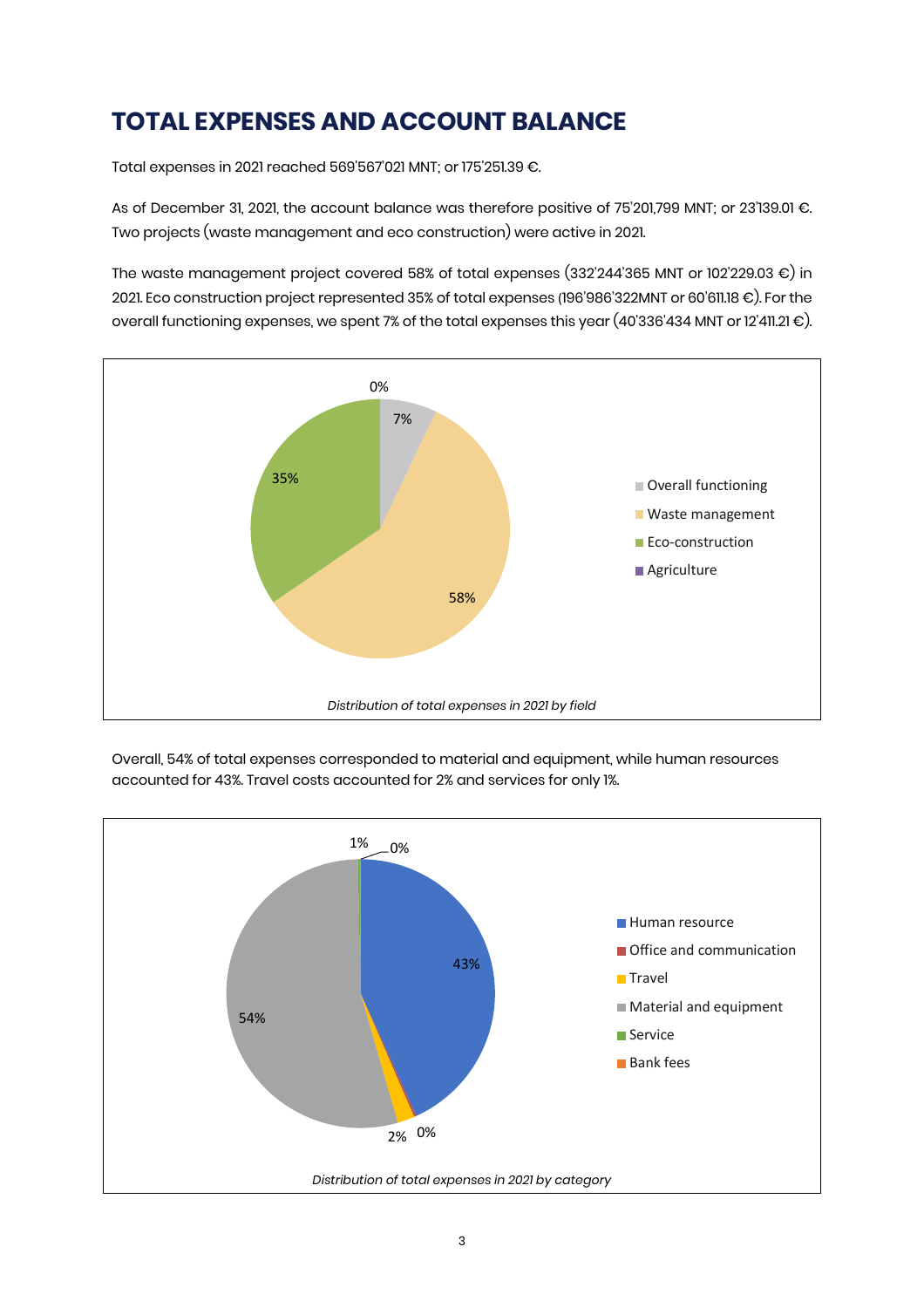# **OVERALL FUNCTIONING EXPENSES**

Material and equipment costs were the main part of overall functioning expenses in 2021 with the amount of 27'632'062 MNT or 8'502.1€.

Human resource costs represented the second main category of overall functioning expenses with 30% (11'932'246MNT; or 3'671.46 €).

Office and communication and also travel costs decreased to 1%.

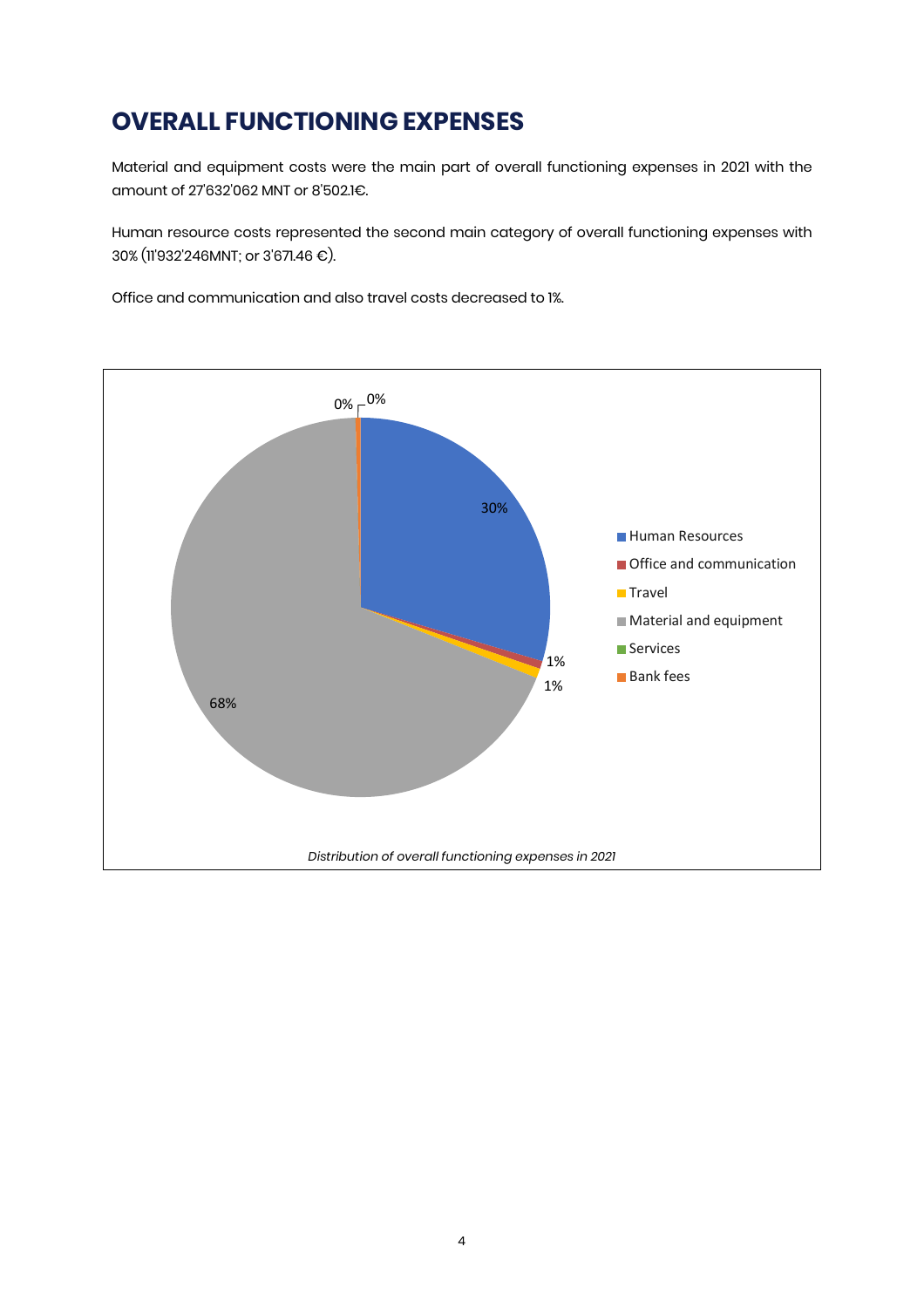## **WASTE MANAGEMENT PROJECT EXPENSES**

Human resources accounted for 49 % of project expenses in 2021 (164'133'286 MNT or 50'502.55 €). This relatively large share is explained by the fact that our HR expenses include not only the 4 full-time and part-time project staff (project coordinator, project technical supervisor, technical officer and finance officer) but also all the subcontractors who worked for Ecosoum in 2021 to manufacture waste sorting bins and build the new waste management facility.

Materials and equipment represented almost all the rest (48%) of the project expenses (158'630'120 MNT; or 48'809.26 €). These expenses mainly included waste management facility's construction materials and tools and raw materials to manufacture waste sorting bins.

Travel cost accounted for 2% of the total (6'885'018 MNT; or 2'118.47 €) and mainly in consisted in transportation costs for the material and equipment mentioned above.